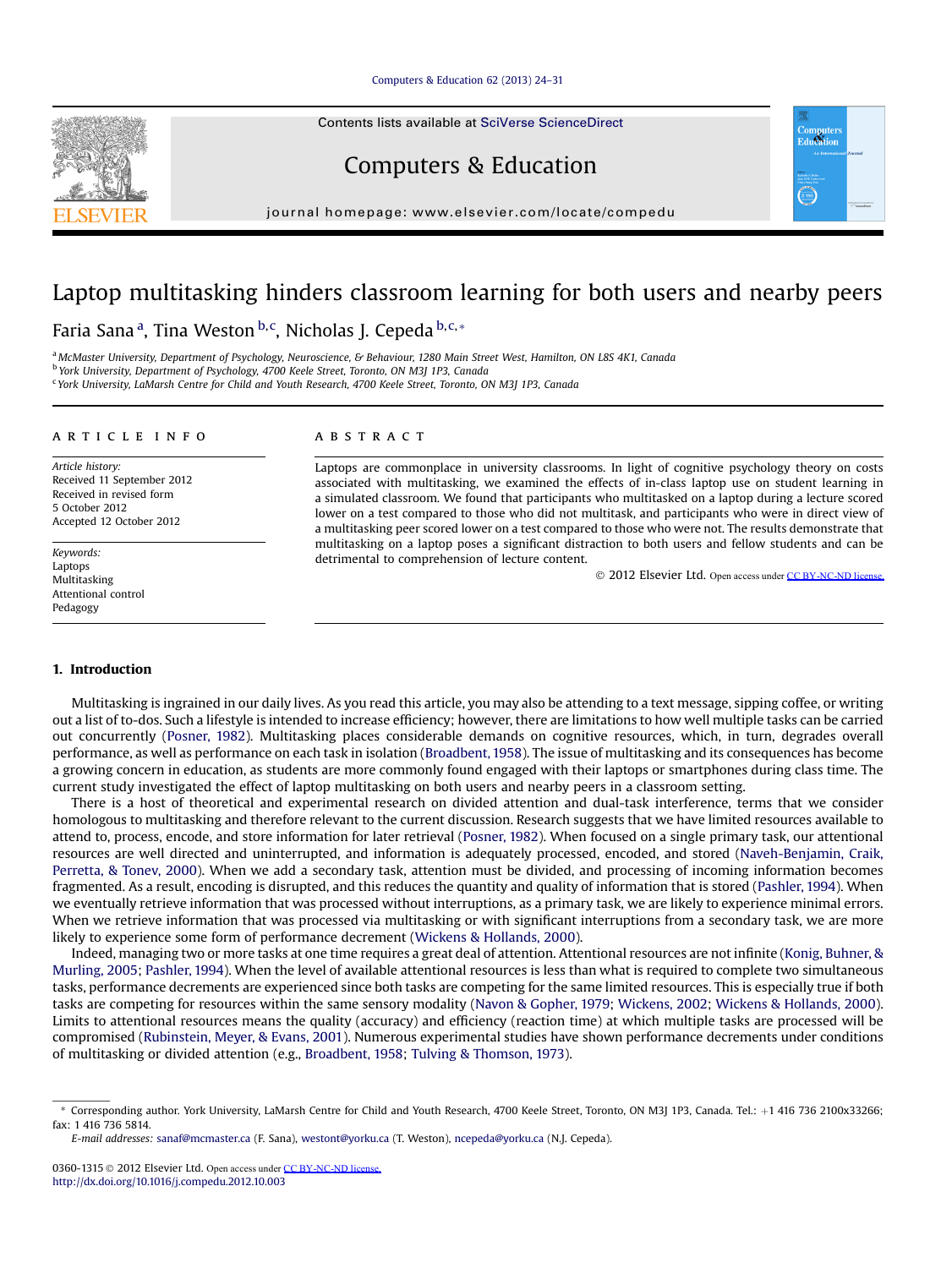Theoretical and empirical findings on multitasking are especially significant when considered in the context of student learning. In classroom environments, students tend to switch back and forth between academic and non-academic tasks [\(Fried, 2008\)](#page-7-0). This behavior poses concerns for learning. The presumed primary tasks in many university classes are to listen to a lecture, consolidate information spoken by the instructor and presented on information slides, take notes, and ask or respond to questions. On their own, these activities require effort. If a secondary task is introduced, particularly one that is irrelevant to the learning context, attention must shift back and forth between primary and secondary tasks, thereby taxing attentional resources. This multitasking can result in weaker encoding of primary information into long-term memory ([Bailey & Konstan, 2006](#page-7-0); [Ophira, Nass, & Wagner, 2009\)](#page-7-0).

The personal computer provides a compelling source of classroom distraction and has become commonplace on university campuses. Survey data estimates that 99% of incoming freshmen own a laptop [\(University of Virginia, 2009\)](#page-7-0) and about 65% of students bring their laptop to class ([Fried, 2008](#page-7-0)). Research on educational laptop use addresses both the pros and cons of using this technology in the classroom. On the one hand, laptops have been shown to assist learning through active approaches to teaching [\(Finn & Inman, 2004\)](#page-7-0) and promotion of academic success ([Lindorth & Bergquist, 2010;](#page-7-0) [Weaver & Nilson, 2005](#page-7-0)). When used for academic purposes such as taking notes and using software programs [\(Driver, 2002](#page-7-0)), accessing supplemental resources and web-based activities [\(Debevec, Shih, & Kashyap, 2006\)](#page-7-0), and viewing Power-Point slides [\(McVay, Snyder, & Graetz, 2005](#page-7-0)), in-class laptop use can increase satisfaction, motivation, and engagement among students [\(Fried,](#page-7-0) [2008](#page-7-0); [Hyden, 2005](#page-7-0); [Weaver & Nilson, 2005](#page-7-0)). On the other hand, studies suggest that students who use laptops in class report low satisfaction with their education, are more likely to multitask in class, and are more distracted ([Wurst, Smarkola, & Gaffney, 2008](#page-7-0)). Student self-reports and classroom observations suggest that laptops are being used for non-academic purposes, such as instant messaging and playing games ([Barak,](#page-7-0) [Lipson, & Lerman, 2006](#page-7-0); [Driver, 2002\)](#page-7-0), checking email and watching movies [\(Finn & Inman, 2004](#page-7-0)), and browsing the Internet [\(Bugeja, 2007\)](#page-7-0). Access to online entertainment makes it increasingly difficult for instructors to be "more interesting than YouTube" ([Associated Press, 2010,](#page-7-0) p. 10), especially if students aren't intrinsically motivated by the subject materials. Moreover, time spent multitasking with these activities is significant; data from one study estimates that students multitask for approximately 42% of class time ([Kraushaar & Novak, 2010](#page-7-0)).

Importantly, distractions from in-class multitasking correlate with decrements in learning. Students who multitask on laptops during class time have impaired comprehension of course material and poorer overall course performance ([Barak et al., 2006](#page-7-0); [Hembrooke & Gay,](#page-7-0) [2003;](#page-7-0) [Kraushaar & Novak, 2010\)](#page-7-0). In a recent study, [Wood et al. \(2012\)](#page-7-0) measured the detriments of technology-based multitasking in a classroom setting. This study is one of few in the field that employed an experimental design (much of the literature is self-report). Students were assigned either to a single multitasking condition (using Facebook, MSN, email, or cell phone texting), a control group (paper and pencil notes-only or word processing notes-only), or a free-use-of-technology condition (where participants could choose to multitask or not multitask on their laptop as much as they wished). Over the course of three class lectures, participants' comprehension of the material was assessed via quizzes. In general, paper and pencil control participants outperformed multitasking participants on the quiz assessments (particularly MSN and Facebook users). However, as the authors admit, there were limitations to the methodology of this study. Most noteworthy was that 43% of participants self-reported that they did not adhere to their assigned instructions across all three lectures. For example, a participant assigned to the Facebook multitasking condition may have multitasked on Facebook and on MSN (i.e., two forms of multitasking when they were instructed only to use one form), or chosen not to multitask on Facebook at all. Therefore, the experimental manipulation was not successful, calling into question the validity of the quiz data. Although the authors corrected for this limitation in posthoc analyses, the results should be interpreted with caution as they are reliant on self-report and the sample size of each group was significantly reduced. Wood et al.'s findings are relevant but restricted in terms of the pedagogical recommendations that can be offered. One goal of the present study was to replicate the findings of Wood et al. using a more controlled design and more stringent fidelity measures.

Disrupting one's own learning is an individual choice; harming the learning of other students in the class is disrespectful. Laptop distractions due to movement of images and laptop screen lighting ([Melerdiercks, 2005](#page-7-0)) and multitasking activities ([Crook & Barrowcliff,](#page-7-0) [2001\)](#page-7-0) may cause involuntary shifts of attention among students in close proximity to laptop users [\(Barak et al., 2006](#page-7-0); [Chun & Wolfe,](#page-7-0) [2001;](#page-7-0) [Finn & Inman, 2004\)](#page-7-0). These studies suggest that students are annoyed and distracted by laptop use. However, to our knowledge, no studies have directly measured the effects of distraction caused by laptop users on surrounding peers' learning. Therefore, a second goal of the present study was to examine the indirect effects of laptop multitasking on student learning.

# 2. Experiment 1

In Experiment 1, we investigated whether multitasking on a laptop would hinder learning as measured by performance on a comprehension test. All participants were asked to attend to a university-style lecture and take notes using their laptops as a primary task. Half the participants, by random assignment, received additional instructions to complete a series of non-lecture-related online tasks at any convenient point during the lecture. These tasks were considered secondary and were meant to mimic typical student web browsing during class in terms of both quality and quantity. We hypothesized that participants who multitasked while attending to the lecture would have lower comprehension scores compared to participants who did not multitask.

# 2.1. Method

# 2.1.1. Participants

Forty-four undergraduate students from a large comprehensive university in a large Canadian city participated in the study (25 females; M age  $=$  18.9 years,  $SD = 2.0$ ). All participants were enrolled in an Introductory Psychology course and received course credit for participating in the experiment. Participants represented a variety of undergraduate disciplines (i.e., not only psychology). They were recruited using an online portal designed for psychology research, which explained that the study involved listening to a class lecture and filling out a few questionnaires. Only students who could bring a personal laptop to the experiment were invited to participate. Forty participants were included in the final data analysis, which included two experimental conditions: multitasking ( $n = 20$ ) and no multitasking ( $n = 20$ ). Of the four participants removed from the analysis, two had previous knowledge of the lecture content (as measured by a screening questionnaire), one performed below chance on the comprehension test, and one failed to follow instructions. The former two participants were removed from the no multitasking condition, and the latter two participants were removed from the multitasking condition.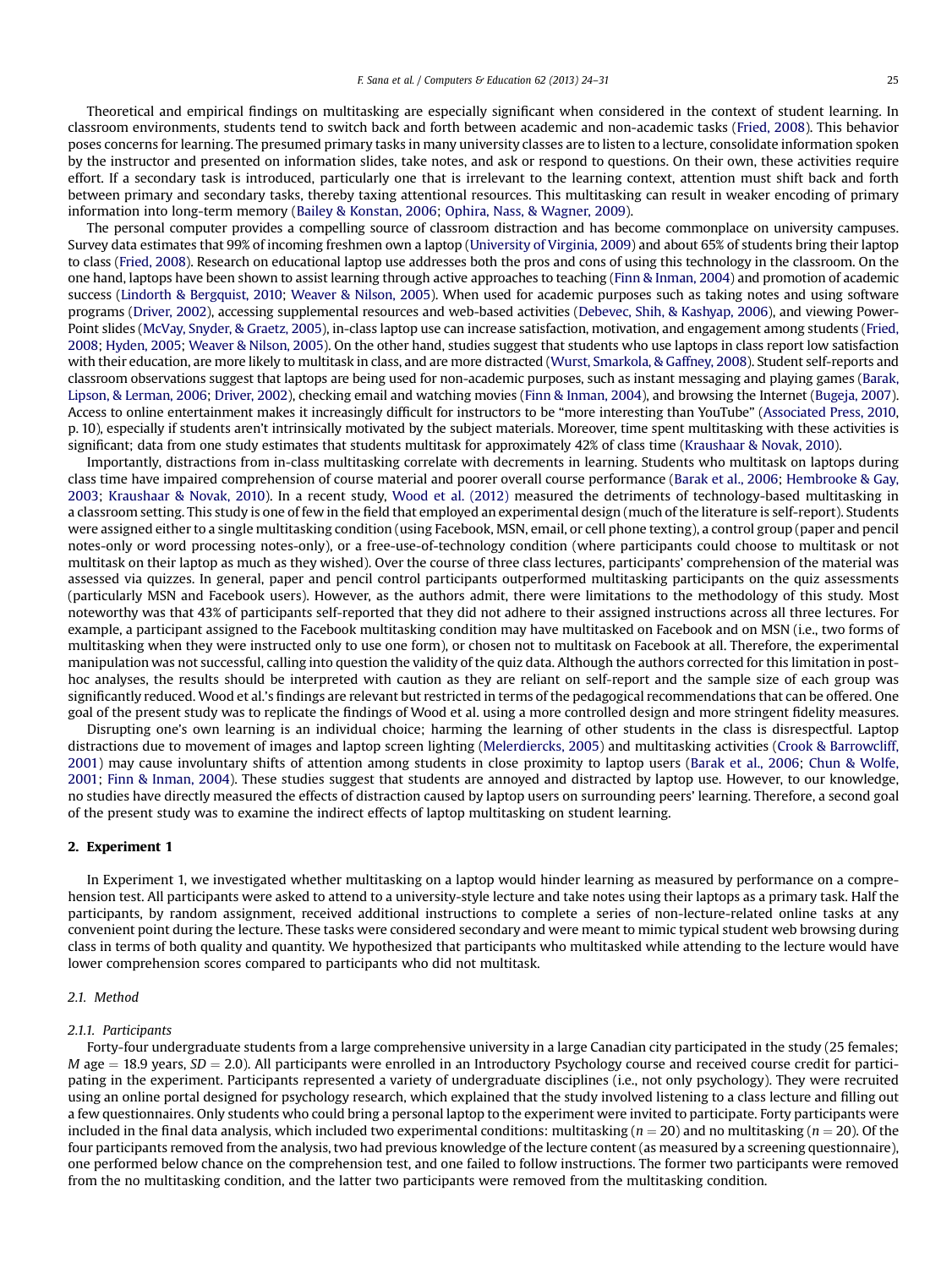# 2.1.2. Materials

A 45-min PowerPoint lecture on meteorology was created by one of the experimenters (TW) in conjunction with her peer colleagues and a faculty member with many years of teaching experience. The lecture was based on topics taken from an introductory meteorology textbook [\(Ahrens, 1999](#page-7-0); e.g., discriminating cloud types, pressure systems, thunderstorm development). A second faculty member with expertise in Geology and Earth Sciences reviewed the lecture and approved the accuracy of its content, level of difficulty, and consistency with materials presented in related undergraduate classes (S. Carey, personal communication, August 16, 2012). The same experimenter (TW), an upper-level graduate student with lecturing experience, acted as the "professor" and presented the lecture live to the class. At the time of data collection, TW had practiced and given this lecture over a dozen times for an independent study. She followed a memorized script.

For the multitasking condition, a set of 12 online tasks was created. An example of a task was "What is on Channel 3 tonight at 10 pm?" These online tasks were meant to mimic typical student browsing during class in terms of both quality (i.e., visiting websites of interest to a young adult sample, such as Google, YouTube, and Facebook) and quantity  $\sim$  40% of class time, as suggested by [Kraushaar and Novak](#page-7-0) [\(2010\)](#page-7-0)]. A pilot study ( $n = 5$ ), confirmed that completion of the tasks was not overwhelming; tasks could be completed in  $\sim$  15 min (or 33% of the lecture time). Although we do not know if the participants of our study multitask more or less than 33% during lectures in a realworld setting, the online tasks were within the critical range of previously reported time spent on multitasking in real-world classrooms  $(-40%)$ , and therefore unlikely to artificially increase the costs of multitasking.

The primary measure of learning was a four-option multiple-choice comprehension test with 20 questions evaluating simple knowledge (i.e., basic retention of facts from the lecture) and 20 questions evaluating application of knowledge (i.e., applying a concept from the lecture to solve a novel problem). Question type was included as variable to examine whether multitasking outcomes might differ depending on the difficulty level of the material being tested. There is some evidence to suggest that multitasking may be particularly detrimental to complex knowledge (e.g., [Foerde, Knowlton, & Poldrack, 2006](#page-7-0)). The ordering of the questions on the test (simple vs. complex) was intermixed.

Participants also completed a brief questionnaire that collected demographic data (e.g., age, gender, and fluency in English) and screened participants for prior familiarity with the lecture content and general interest in the lecture presentation. Additionally, there were two questions, both listed on a 7-point Likert scale, directed toward participants in the multitasking condition: (1) To what extent do you think the act of multitasking hindered your learning of the lecture material? ( $1 =$  did not hinder my learning;  $4 =$  somewhat hindered my learning;  $7 =$  definitely hindered my learning) and (2) To what extent do you think your multitasking hindered the learning experience of other students? (1 = did not hinder others' learning;  $4 =$  somewhat hindered others' learning; 7 = definitely hindered others' learning). Responses to these questions allowed us to measure subjective student views on multitasking outcomes.

#### 2.1.3. Design and procedure

All participants were asked to bring their personal laptops to the experiment. They received an instruction sheet and a consent form. The instruction sheet asked participants to attend to the lecture and use their personal laptop to take notes on the information being presented, just as they might normally do in class. In addition to taking lecture notes, half of the participants (randomly selected) were instructed to complete the 12 online tasks at some point during the lecture.

The experiment was conducted in a classroom with four rows of tables, each with five chairs. Therefore, since there was a maximum of 20 seats, we repeated the experiment three times to obtain a total sample of 44 participants [each repeat included roughly the same number of total participants (range: 14–15), and an equal divide of participants within the two experimental conditions]. Participants faced a projector screen at the front of the classroom. Instruction sheets were randomly placed at each seat. Thus, seat location of participants in each condition was fully random. Participants were randomly presented with a seat number as they entered the classroom and were asked to settle in and read the instruction sheet and consent form at their assigned seat. While all participants were instructed to take notes on their laptops during the lecture, some were also required to complete the series of online tasks. An experimenter (FS) remained at the back of the classroom during the lecture presentation and used a seating map to track participants' seat location, monitor participants' screen activities, and ensure that all instructions were being followed. At the end of the lecture, participants were asked to email their notes and (if applicable) their responses to the online tasks to the experimenters and, finally, to put away their laptops. The comprehension test immediately followed and a 30 min time limit was enforced (as time limits are realistic of typical university examinations). All participants completed the test within the time limit. Once the experimenters collected all the tests, participants responded to the questionnaire, were debriefed and dismissed.

#### 2.1.4. Fidelity measures

FS closely monitored participants' activities throughout the lecture presentation, observing each participant's activities at least once every 3–4 min interval. This was done to ensure that all participants adhered to their assigned instructions. If a participant was not on task (e.g., a non-multitasker engaging in multitasking activities, a multitasker browsing on a website irrelevant to the online tasks, or a multitasker completely ignoring the online tasks), they were probed once and reminded of their specific instructions. If a participant was probed more than 2 times, their data were discarded from the final analysis ( $n = 1$ ).

Participants' notes and online task answers were analyzed for completion and quality. In terms of the online tasks, all multitaskers attempted to answer at least some of the tasks. On average, multitaskers successfully completed 9 out of the 12 tasks ( $M = 0.75$ ;  $SD = 0.25$ ). In terms of participants' notes, all participants took some form of notes on the lecture content. Notes were scored for quality (1–5) by the experimenter most familiar with the material (TW). She was blind to participants' condition while scoring. A score of 1 meant the participant attempted to copy the lecture slides verbatim, but the notes were disorganized and/or missing information. A score of 3 meant the participant copied the lecture slides verbatim, but did not include additional information presented verbally by the lecturer. A score of 5 meant the participant copied all slide information and included all information presented verbally by the lecturer. Analysis of the quality scores revealed that multitaskers' notes ( $M = 2.7$ ,  $SD = 1.2$ ) were of a poorer quality than non-multitaskers' notes ( $M = 4.1$ ,  $SD = 1.0$ ),  $t(34) = 3.6$ ,  $p = .001$ ,  $\omega^2 = .23$ .

Therefore, our fidelity measures (i.e., participant monitoring, discarded data, analysis of notes and online tasks files) clearly show that participants stayed on task throughout the experiment. It is evident that multitasking played a role in impairing participants' note-taking ability.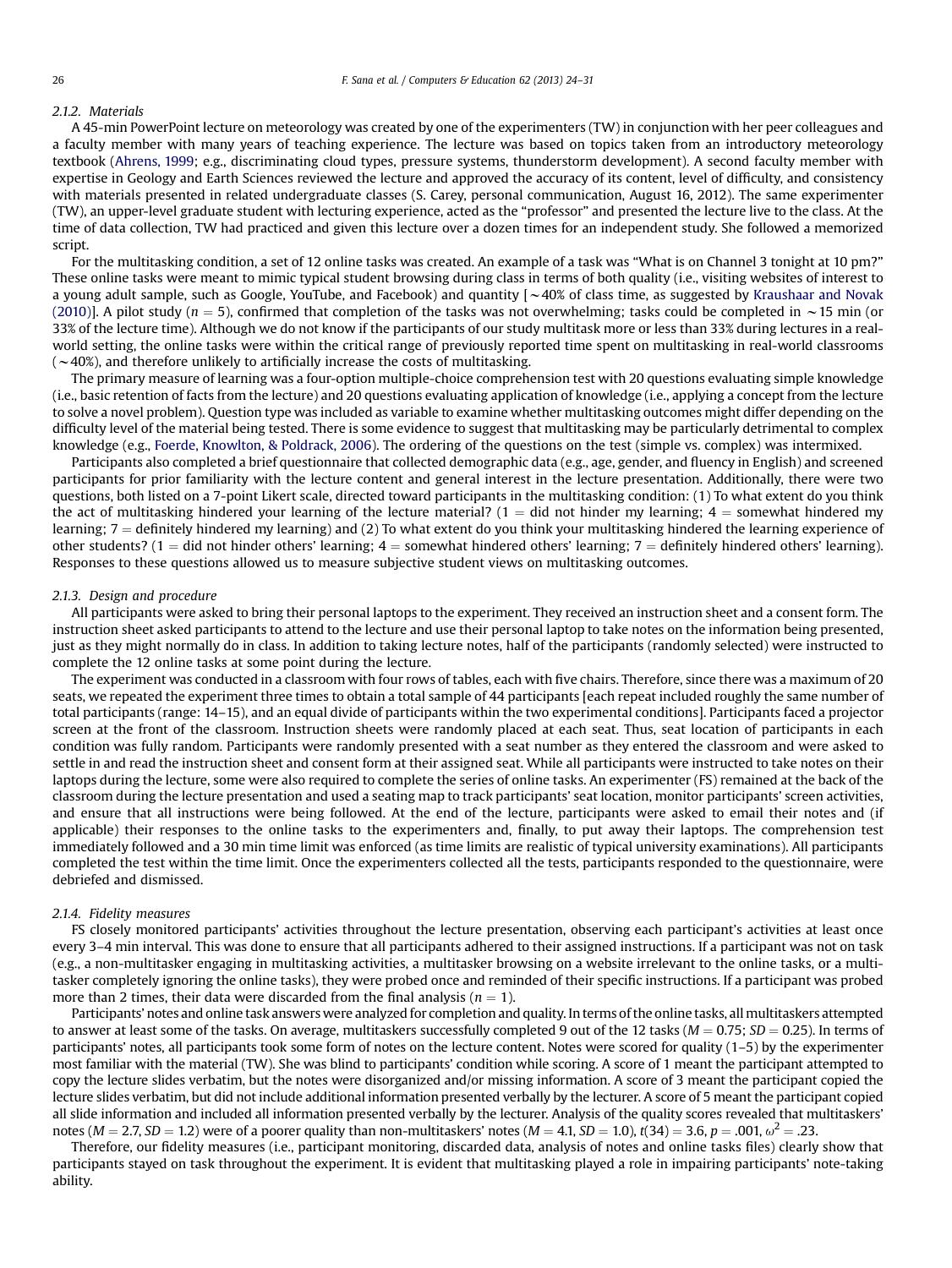# 215. Results and discussion

There were no demographic differences between participants of the two conditions in terms of age, gender, fluency in English, or high school GPA. To examine potential differences between conditions on the comprehension test, a 2 (condition: multitasking, no multitasking) × 2 (question type: simple, complex) mixed factorial ANOVA was conducted with condition as a between-subjects factor and question type as a within-subjects factor. The main effect of condition was significant,  $F(1,38) = 10.2$ ,  $p = .003$ ,  $\omega^2 = .20$ . Participants who multitasked during the lecture ( $M = 0.55$ ,  $SD = 0.11$ ,  $n = 20$ ) scored significantly lower than participants who did not multitask ( $M = 0.66$ ,  $SD = 0.12$ ,  $n = 20$ ). The main effect of question type was also significant,  $F(1,38) = 17.7$ ,  $p < .001$ ,  $\omega^2 = .30$ . Participants scored higher on simple factual questions ( $M = 0.60$ ,  $SD = 0.13$ ,  $n = 20$ ) than on complex apply-your-knowledge questions ( $M = 0.56$ ,  $SD = 0.13$ ,  $n = 20$ ). This main effect simply reflects the difficulty of the questions created. The interaction was not significant,  $F(1,38) = 0.79$ ,  $p = .380$ . These findings demonstrate a strong, detrimental effect of multitasking on comprehension scores. Overall, participants who multitasked scored 11% lower on a post-lecture comprehension test (Fig. 1).

# 3. Experiment 2

In Experiment 2, we investigated whether being in direct view of a multitasking peer would negatively influence learning as measured by performance on a comprehension test. A new group of participants was asked to take notes using paper and pencil while attending to the lecture. Some participants were strategically seated throughout the classroom so that they were in view of multitasking confederates on laptops, while others had a distraction-free view of the lecture. Confederates mimicked multitaskers from Experiment 1 by typing notes on the lecture and performing other concurrent, irrelevant online tasks. We hypothesized that participants who were seated in view of multitasking peers would have lower comprehension scores compared to participants who had minimal or no visual distraction from multitasking peers.

# 3.1. Method

# 3.1.1. Participants

Thirty-nine undergraduate students from the same university participated in the study (26 females;  $M$  age = 20.3 years,  $SD = 4.2$ ). None had participated in Experiment 1. Recruitment procedures and participant incentives were the same as in Experiment 1. Thirty-eight participants were included in the final data analysis, which included two experimental conditions: in view of multitasking peers ( $n = 19$ ) and not in view of multitasking peers ( $n = 19$ ). The one participant excluded from the analysis was removed because of prior familiar with the lecture content (as measured by a screening questionnaire). Thirty-six undergraduate students were recruited to be confederates.

#### 3.1.2. Materials

The same materials were used as in Experiment 1 with the exception of two questions on the questionnaire. Instead of asking about whether or not multitasking hindered self and peer learning, the two questions in this experiment were directed toward participants in view of technology: (1) To what extent were you distracted by other students' laptop use around you? (1 = not distracted at all;  $4$  = somewhat distracted;  $7$  = very distracted) and (2) To what extent do you think being in view of other students' laptop use hindered your learning of the lecture material? (1 = did not hinder my learning; 4 = somewhat hindered my learning; 7 = definitely hindered my learning). Responses to these questions provided us with subjective student measures on whether or not their multitasking peers were a distraction, and whether they perceived this distraction to be a barrier to learning.

# 3.1.3. Design and procedure

As in Experiment 1, participants were asked to bring their personal laptops to the experiment; however, only those assigned as confederates actually used their laptops ( $n = 36$ ). The experimental participants ( $n = 38$ ) were instructed to keep their laptops in their knapsacks.



Fig. 1. Proportion correct on the comprehension test as a function of condition (multitasking vs. no multitasking). Multitasking lowered test performance by 11%,  $p < .01$ . Error bars represent standard error of the mean.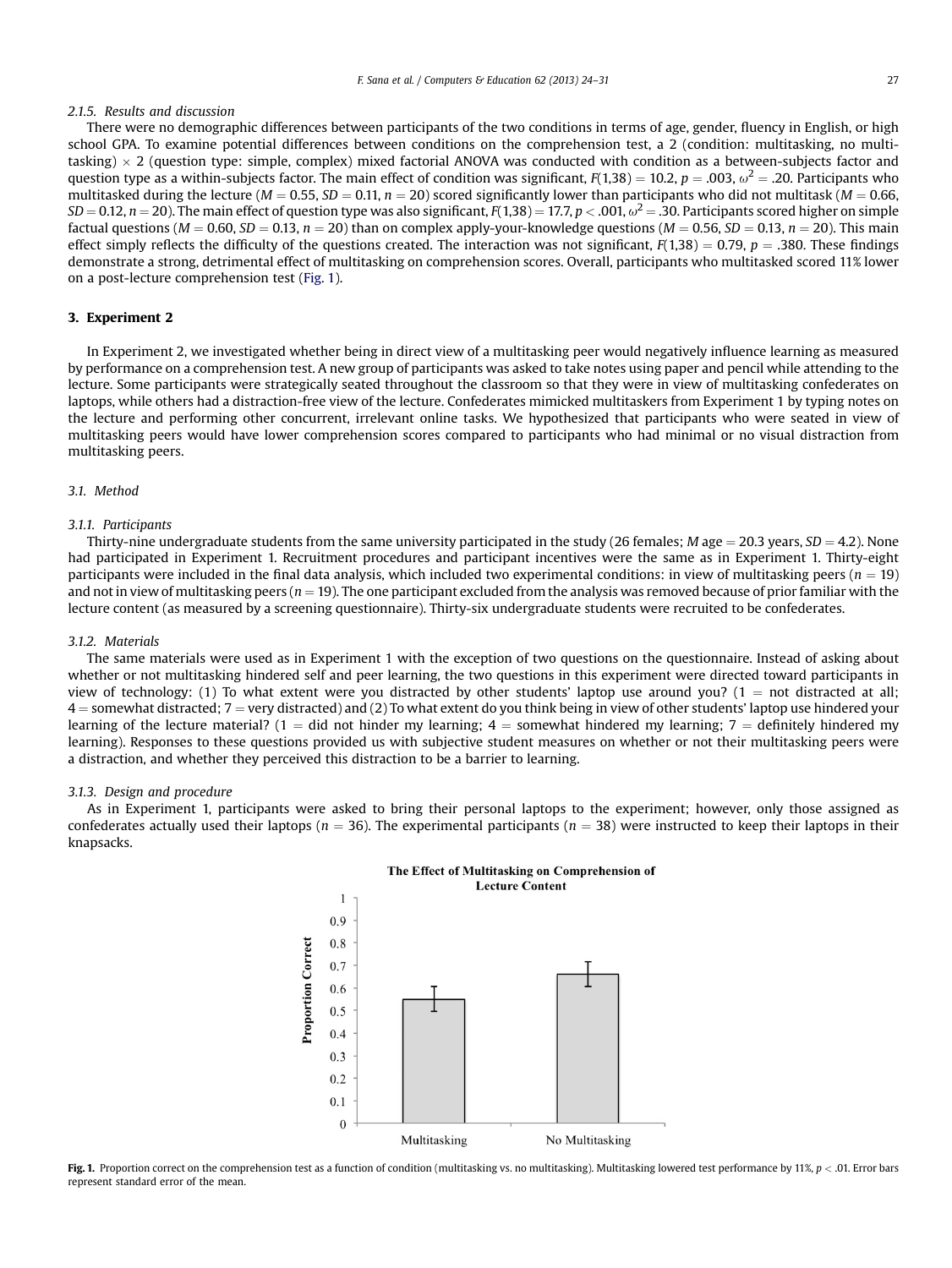All participants received an instruction sheet and a consent form. The confederates' instruction sheet explained that they were confederates, and they were required to use their laptops to flip between browsing the Internet (e.g., email, Facebook) and pretending to take notes on the lecture content as the lecture was presented. In fact, they were told they were not required to pay attention to the lecture. The participants' instruction sheet asked them to keep their laptops stored, and to use the paper and pencil provided by the experimenters to take written notes on the lecture content, just as they might normally do in class.

The room set-up was the same as in Experiment 1. Again, since there was a maximum of 20 seats, we repeated the experiment four times to obtain a total sample of 39 experimental participants and 36 confederates [each repeat included roughly the same number of total participants (range: 18–20), with more confederates in the classroom than participants (roughly a 2:1 ratio)]. Instruction sheets and consent forms were strategically placed at each seat. Participants were randomly presented with a seat number as they entered the classroom. Some participants were seated so that they were behind two multitasking confederates (i.e., they were in view of one laptop user in their left visual field and another laptop user in their right visual field; Fig. 2). These participants were considered in view of multitasking peers. Other participants were seated behind participants who, like themselves, were asked to take written notes on the lecture. These participants were considered not in view of multitasking peers (Fig. 2).

The lecture was presented as in Experiment 1. While the lecture was being presented, an experimenter (FS) remained at the back of the classroom and used a seating map to track participants' and confederates' seat locations, monitor laptop screen activities and note-taking, and ensure that all instructions were being followed. When the lecture ended, written notes were collected from the participants, and confederates were asked to finish up their work and store their laptops. At this point, confederates were asked to leave the room. They were debriefed by one of the experimenters and dismissed. The remaining participants were given the comprehension test and a 30 min time limit was enforced, with all participants successfully completing the test within the time limit. To maintain motivation levels, participants were told a cover story that those students who had left the classroom were going to return one day later, at which time they would complete a delayed comprehension test. Once the experimenters collected all the tests, participants responded to the questionnaire, were debriefed and dismissed.

# 3.1.4. Fidelity measures

FS closely monitored participants' activities throughout the lecture presentation, as in Experiment 1. This was done to ensure that all participants adhered to their assigned instructions. If a participant or confederate was not on task (e.g., a confederate not using their laptop,



Fig. 2. Visual representation of participants who were and were not in view of a multitasking peer. In view participants were strategically seated behind two confederates, with one confederate's laptop screen  $\sim$ 45 $^{\circ}$  to the participant's right and the other's  $\sim$ 45 $^{\circ}$  to the participant's left. Not in view participants were seated similarly behind two experimental subjects who took handwritten notes.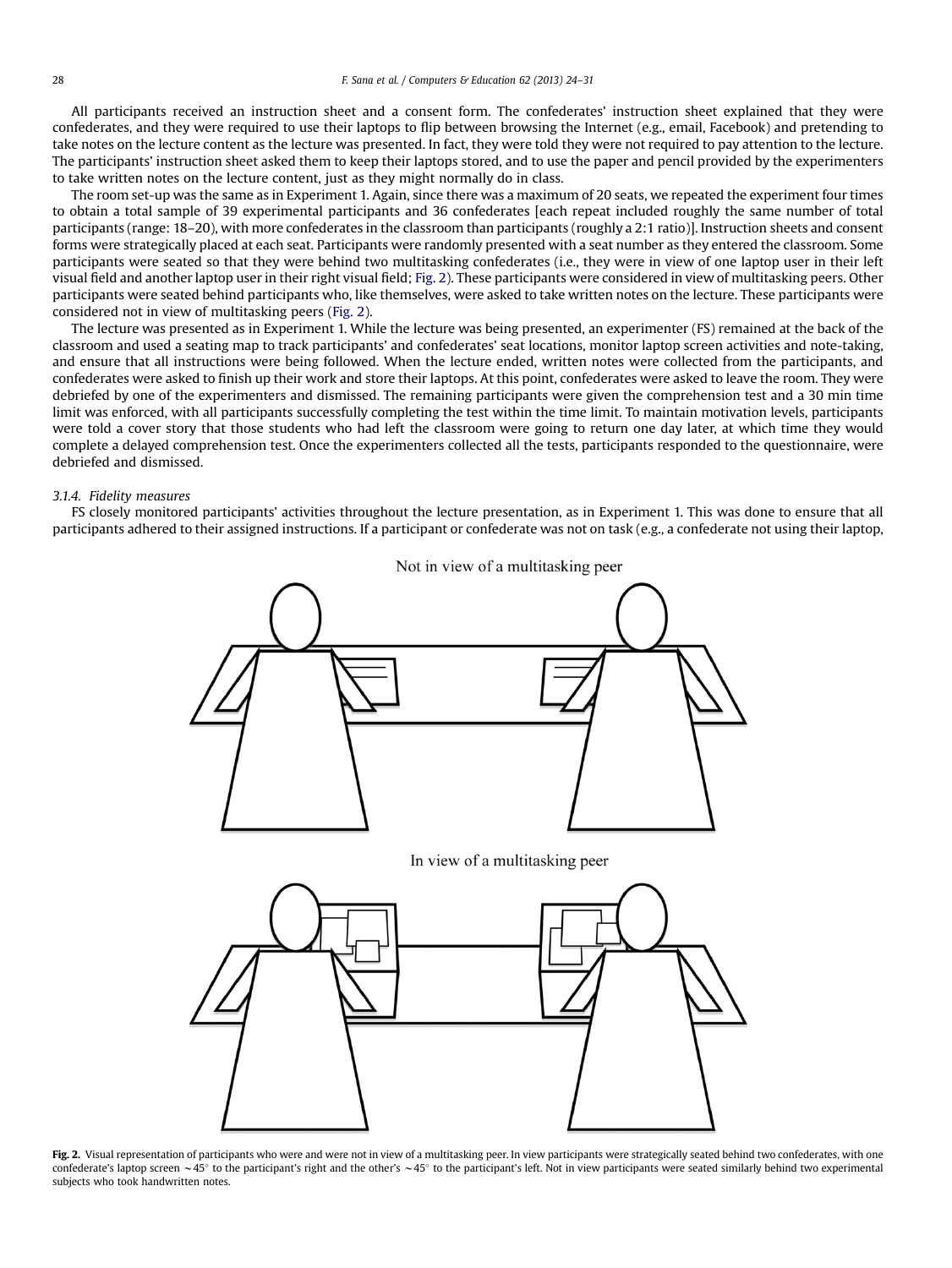or a participant not taking any notes), they were probed and reminded of their specific instructions. All confederates and participants complied with their instructions.

Participants' notes were scored for quality using the same scale reported in Experiment 1. All participants took some form of notes on the lecture content. The notes of participants not in view of multitasking peers ( $M = 3.6$ ,  $SD = 1.3$ ) were similar in quality to the notes of participants in view of multitasking peers ( $M = 3.7$ ,  $SD = 1.2$ ),  $t < 1$ .

Therefore, our fidelity measures (i.e., participant monitoring, analysis of notes) clearly show that participants stayed on-task throughout the experiment and took comprehensive notes. Being in view of multitasking peers did not reduce note quality.

# 3.1.5. Results and discussion

There were no demographic differences between participants of the two conditions in terms of age, gender, fluency in English, or high school GPA. To examine potential differences between conditions on the comprehension test, a 2 (condition: in view of multitasking, not in view of multitasking)  $\times$  2 (question type: simple, complex) mixed factorial ANOVA was conducted with condition as a between-subjects factor and question type as a within-subjects factor. The main effect of condition was significant,  $F(1,36) = 21.5$ ,  $p < .001$ ,  $\omega^2 = .36$ . Participants in view of multitasking peers scored significantly lower on the test ( $M = 0.56$ ,  $SD = 0.12$ ,  $n = 19$ ) than participants not in view of multitasking peers ( $M = 0.73$ ,  $SD = 0.12$ ,  $n = 19$ ). The main effect of question type was also significant,  $F(1,36) = 11.3$ ,  $p = .002$ ,  $\omega^2 = .21$ . Participants scored higher on simple questions ( $M = 0.69$ ,  $SD = 0.14$ ,  $n = 20$ ) than on complex questions ( $M = 0.60$ ,  $SD = 0.15$ ,  $n = 20$ ). The interaction was not significant,  $F(1,36) = 0.91$ ,  $p = .347$ . These findings suggest that peer multitasking distracted participants who were attempting to pay sole attention to the lecture. Those in view of a multitasking peer scored 17% lower on a post-lecture comprehension test (Fig. 3).

# 4. General discussion

Our experiments replicate one important finding and introduce a new finding. First, participants' comprehension was impaired when they performed multiple tasks during learning, one being the primary task of attending to the lecture material and taking notes, and the other being the secondary task of completing unrelated online tasks. This result is not surprising and is consistent with those reported by other studies (e.g., [Barak et al., 2006](#page-7-0); [Hembrooke & Gay, 2003;](#page-7-0) [Kraushaar & Novak, 2010](#page-7-0); [Wood et al., 2012\)](#page-7-0), but we confirm it using a more controlled procedure. Second, comprehension was impaired for participants who were seated in view of peers engaged in multitasking. This finding suggests that despite actively trying to learn the material (as evidenced by comprehensive notes, similar in quality to those with a clear view of the lecture), these participants were placed at a disadvantage by the choices of their peers.

Our experiments were applied in nature and, as a result, do not make major contributions to multitasking or attention theory. However, the results are consistent with theory, namely that the degree of attention that is allotted to a task is directly related to the quality and quantity of information processed. Although we did not directly measure attention, all participants were actively listening to and taking notes on the information presented. We had strong fidelity measures that allowed us to be more certain (compared to previous studies) that factors unrelated to our manipulation were not adding other sources of variance to the data. Thus, we can speculate that attention was impaired due to our manipulation, either in the form of self-multitasking or being in view of a multitasking peer.

In Experiment 1, participants were listening to the lecture, taking notes, and completing the online tasks. This exercise of carrying out multiple tasks at the same time seemed to have impeded retrieval of information at the test, likely as a result of poor encoding during learning (as evidenced by multitaskers' poorer quality of notes) and inefficiency at allocating limited attentional resources. In Experiment 2, participants were listening to the information being presented and taking notes while in the presence of distracting activity in their peripheral vision. Confederates' laptop screens may have distracted participants from directing their full attention to the lecture. Participants were still able to take notes on the lecture; however, a lack of complete attentional focus may have compromised the elaboration and processing of the information being written, thereby lowering successful retrieval attempts during the comprehension test. Future experiments should aim to bridge the gap between cognitive principles of memory and attention and applied pedagogical research to definitively and directly test these theoretical claims surrounding multitasking and attention. More stringent methods could provide further experimental evidence to test these hypotheses. For example, one could use eye-tracking methodologies to determine when, where, and for



Fig. 3. Proportion correct on the comprehension test as a function of condition (view to multitasking vs. no view to multitasking). Being in view of multitasking peers lowered test performance by 17%,  $p < .001$ . Error bars represent standard error of the mean.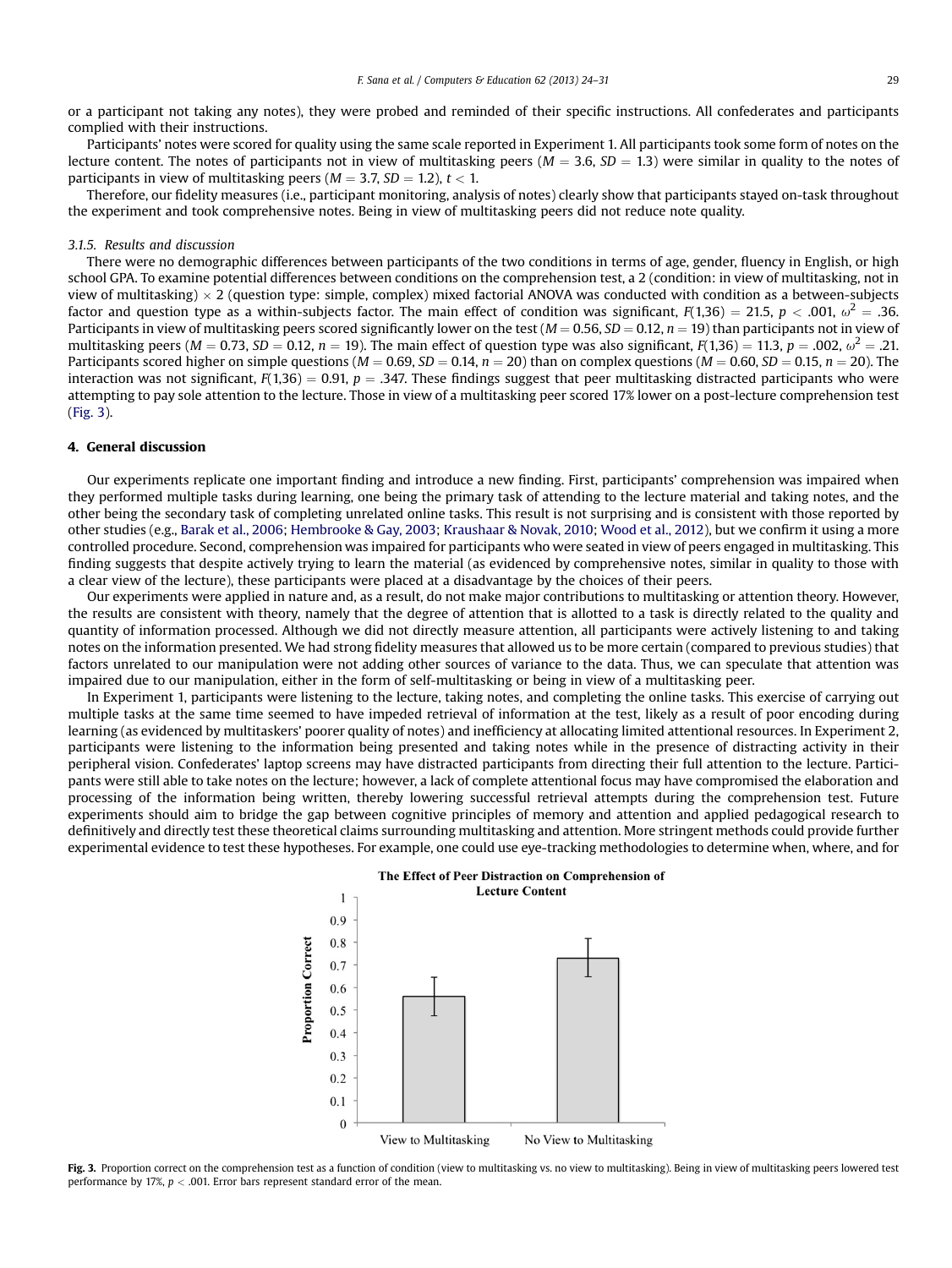how long a student's attention is diverted, and whether looking-away-from-lecture time correlates with test performance specific to the information missed by the student.

Results from the questionnaires add to the discussion of technology's impact on learning. Responses from Experiment 1 show that participants in the multitasking condition were aware that multitasking during the lecture would "somewhat hinder" their learning  $(M = 5.5, SD = 2.0)$ . However, they estimated peers' learning would be "barely hindered"  $(M = 3.3, SD = 1.9)$ . By contrast, the observed effect size from peer distraction (Experiment 2) was nearly twice as large as the observed self-distraction effect size (Experiment 1). Multitaskers appear to have been able to time their multitasking activities in a manner that reduced distraction to some degree. Those in view of multitasking appear to have been lured into watching other students' laptop screens even during inopportune moments of the lecture, thus creating worse learning for those in view of a multitasker compared to the actual person who was multitasking. These conclusions should be interpreted with caution and deserve follow up in future studies. Our conclusions are based solely on effect size; we cannot directly compare test performance across experiments due to methodological variation.

Questionnaire responses from Experiment 2 suggest that participants reported being "somewhat distracted" by nearby confederates  $(M = 3.3, SD = 2.1)$ , and that being in view of a multitasking peer "barely" hindered their own learning  $(M = 2.7; SD = 1.6)$ . Thus, overall, the questionnaire ratings suggest students are not in touch with the indirect consequences of their peers' actions.

Despite literature suggesting that multitasking may be particularly detrimental to the learning of complex knowledge (e.g., [Foerde et al.,](#page-7-0) [2006](#page-7-0)), our results show that multitasking impaired both simple factual learning and complex application learning to the same degree. Therefore, even the learning of a new fact (e.g., "Which cloud type is found highest in the atmosphere?") can be interrupted by selfmultitasking or distraction from peers who are multitasking.

Relatedly, multitasking may have different overall effects depending on the difficulty of the tasks being juggled. Some studies suggest that if a primary task is more difficult or novel, it will inherently require a greater degree of attentional resources to perform the task at a satisfactory level [\(Kahneman, 1973;](#page-7-0) [Posner & Boies, 1971](#page-7-0); [Styles, 2006\)](#page-7-0). Therefore, the primary task may only be performed well if no other tasks must be completed at the same time, or if any secondary task is relatively simple or automatic (i.e., if the secondary task does not require many attentional resources; [Kahneman & Treisman, 1984](#page-7-0)). This latter case was the scenario of our Experiment 1. Participants were asked to learn something novel in a primary task (where many attentional resources were required), while simultaneously attending to a simple secondary task (where attentional resources were still required, albeit not to the same extent). We designed the difficulty level of the primary and secondary tasks to mimic what has been reported as typical classroom behaviors (i.e., students who switch back and forth between attending to a classroom lecture and checking e-mail, Facebook, and IMing with friends). Our results suggest that even though the secondary task was rather mindless for an undergraduate student (i.e., casual Internet browsing) it still had an impact on the performance of the primary task, as evidenced by multitaskers' lowered test scores. Future studies could further examine the impact of multitasking in the classroom by manipulating the level of difficulty of the primary and/or secondary tasks beyond the manipulations of the current design. According to dual task theories (e.g., [Pashler, 1994\)](#page-7-0), one would expect to see greater deficits in learning performance as the difficulty level of either primary or secondary tasks increases (e.g., a student who attends their physics lecture, but chooses to spend most of the class time studying for a history exam taking place during the next period).

In light of the evidence reported in this study, what might we recommend to educators as a means of managing laptop use in the classroom? A ban on laptops is extreme and unwarranted. It cannot be overlooked that laptops foster positive learning outcomes when used appropriately (e.g., web-based research, pop quizzes, online case studies, and discussion threads; e.g., [Finn & Inman, 2004\)](#page-7-0). When laptops are used strictly for note-taking purposes, typed notes have been shown to have similar positive influences on learning compared to written notes [\(Quade, 1996](#page-7-0)). Our results confirm this finding through a rudimentary cross-experiment comparison; that is, we saw no striking differences between participants in the no multitasking condition of Experiment 1 (participants who typed notes) and participants in the no view of technology condition of Experiment 2 (participants who wrote notes) in terms of quality of notes ( $M = 4.1$  and  $M = 3.6$ , respectively) as well as subsequent comprehension test scores ( $M = 0.66$  and  $M = 0.73$ , respectively, keeping in mind that non-multitaskers in Experiment 1 sometimes were in view of multitaskers, which could explain their qualitatively lower comprehension test score). Thus, for a variety of reasons, laptops should remain a tool of the modern classroom, perhaps with some sensible constraints.

One suggestion is for teachers to discuss the consequences of laptop use with their students at the outset of a course [\(Gasser &](#page-7-0) [Palfrey, 2009\)](#page-7-0). Teachers are in a position to inform students about negative educational outcomes of laptop misuse, as well as to compare and contrast their views with the views of their students. In this discussion, the class could collectively come up with a few rules of technology etiquette that are enforced in the classroom throughout the semester (e.g., sit at the back of the classroom if you plan to multitask, so at least other students are not bothered; [McCreary, 2009](#page-7-0)). In this way, the issue of technology and distraction is highlighted and students can make informed choices, rather than assuming they (and their peers) are immune to multitasking deficits.

Another suggestion is to explicitly discourage laptop use in courses where technology is not necessary for learning. One could argue that courses where information is generally presented in textbooks and on lecture slides do not require a laptop to the same extent as courses where hands-on learning is an integrated component of the course, likely in the form of specialized computer software. This recommendation is made with caution as some students might not benefit from a course without laptops. For example, students with disabilities often rely on computer technology to assist in learning [\(Fichten et al., 2001\)](#page-7-0). Therefore, perhaps one could allow laptops in all courses but restrict the use of the Internet to course-based websites only (if possible).

Ultimately students must take accountability for their own learning; however, enthusiastic instructors can influence how students choose to direct their attention during class time. A third suggestion is to provide educators with resources to help them create enriching, informative, and interactive classes that can compete with the allure of non-course websites, so that students are deterred from misusing their laptop in the first place. This could include incorporating the laptop into real-time classroom exercises. For example, instructors could ask their students to search the Internet for missing lecture information, or to find an interesting online video to share with the class. Furthermore, instructors could use a shared website where students are able to rank the difficulty level of lecture concepts, thereby allowing the instructor to gauge student comprehension levels in class. The instructor could then review these concepts and provide feedback to students prior to the end of the class. Indeed, inventive instructors can shape how students choose to use their laptops during class time, so that laptop use is constructive.